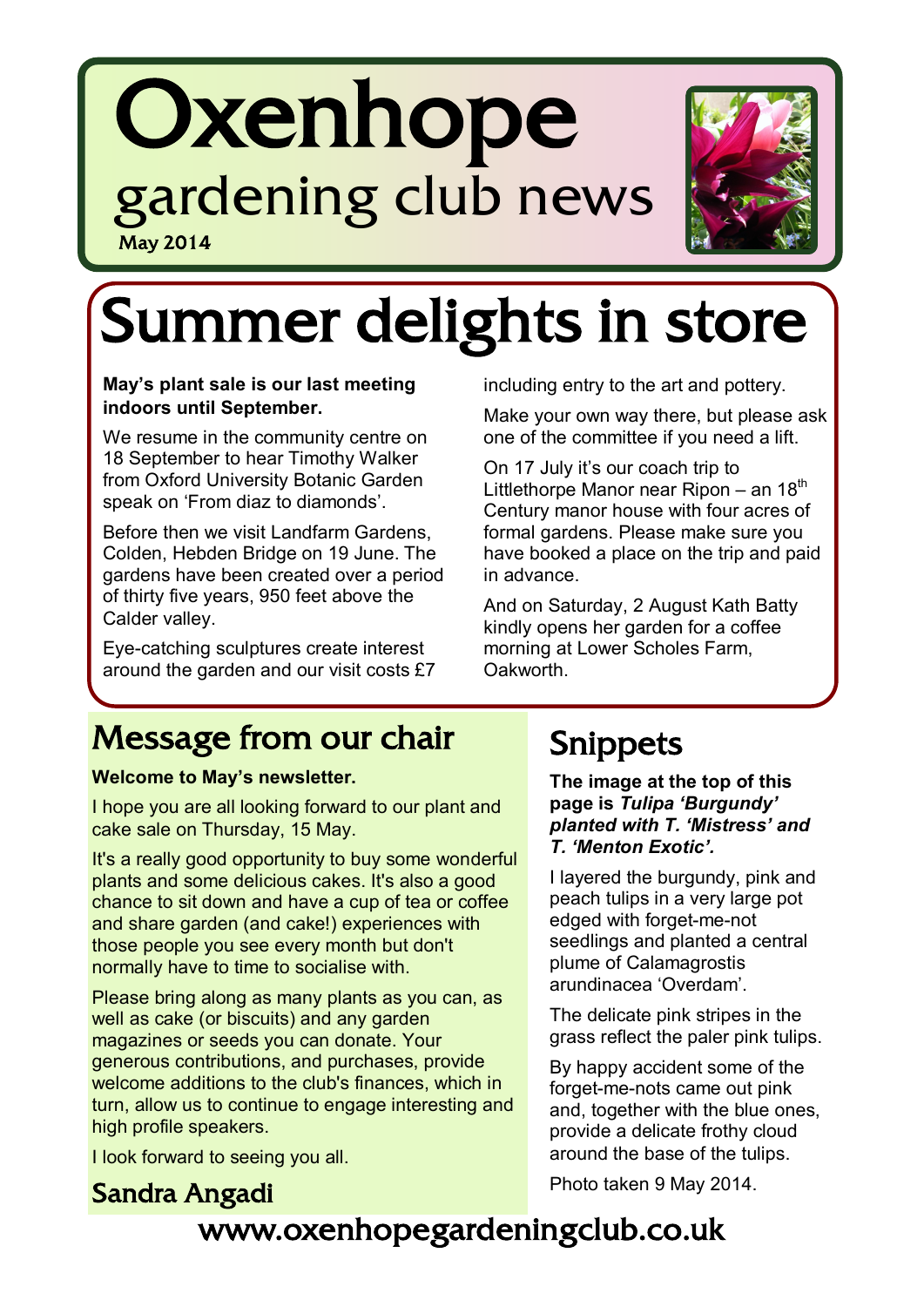## News from a garden in France

#### **Sandra Angadi writes about the annual rhythm of life in her garden in France.**

As with every year, I return to my garden in France in mid March to cut down and remove the dead foliage from last year's plants.

I never cut back when I leave in autumn, as firstly, the seed heads provide food for the birds, and the debris shelter for insects, but also, it protects the plants from the severe frosts that inevitably happen here (regularly below minus16 degrees).

I stay for about 10 days and then return to the UK. Cutting back is a job I dislike, so ten days is long enough. The ground is too cold to plant anything but it means that the emerging spring flowering plants are not hidden by dead foliage and I am not faced with such a daunting task when I return in April.

This year, I returned for the summer at the end of April and as it is the time when I drive over in the car, it means I can go there laden with plants! This year I took rhododendrons to add to my collection in my little wood.

Spring is when this area is at its most beautiful and as I have an acid soil, rhododendrons grow very well.

I brought over two lovely yellow ones, Rhododendron Yellow Hammer and R. Saffron Queen, which I bought at a visit I made to Bodnant just before I left for France. I also found two rhododendrons in February in the sale section at the garden centre in Otley for the knock- down price of £8 each; one of them had no label, but is going to have deep magenta flowers, the other one was R. Tinker Bird . This has proved to be an absolutely lovely variety, pale pink flowers fading to white with the most beautiful intense perfume.

My next project will be to remove some of the plants in my front sloping border which has, I think, too many plants of the same variety.

I intend to replace these with some more salvias, which means another buying trip to my favourite nursery, a lovely hour and a half's drive away to the south west through Richard the Lion Heart country.



www.oxenhopegardeningclub.co.uk